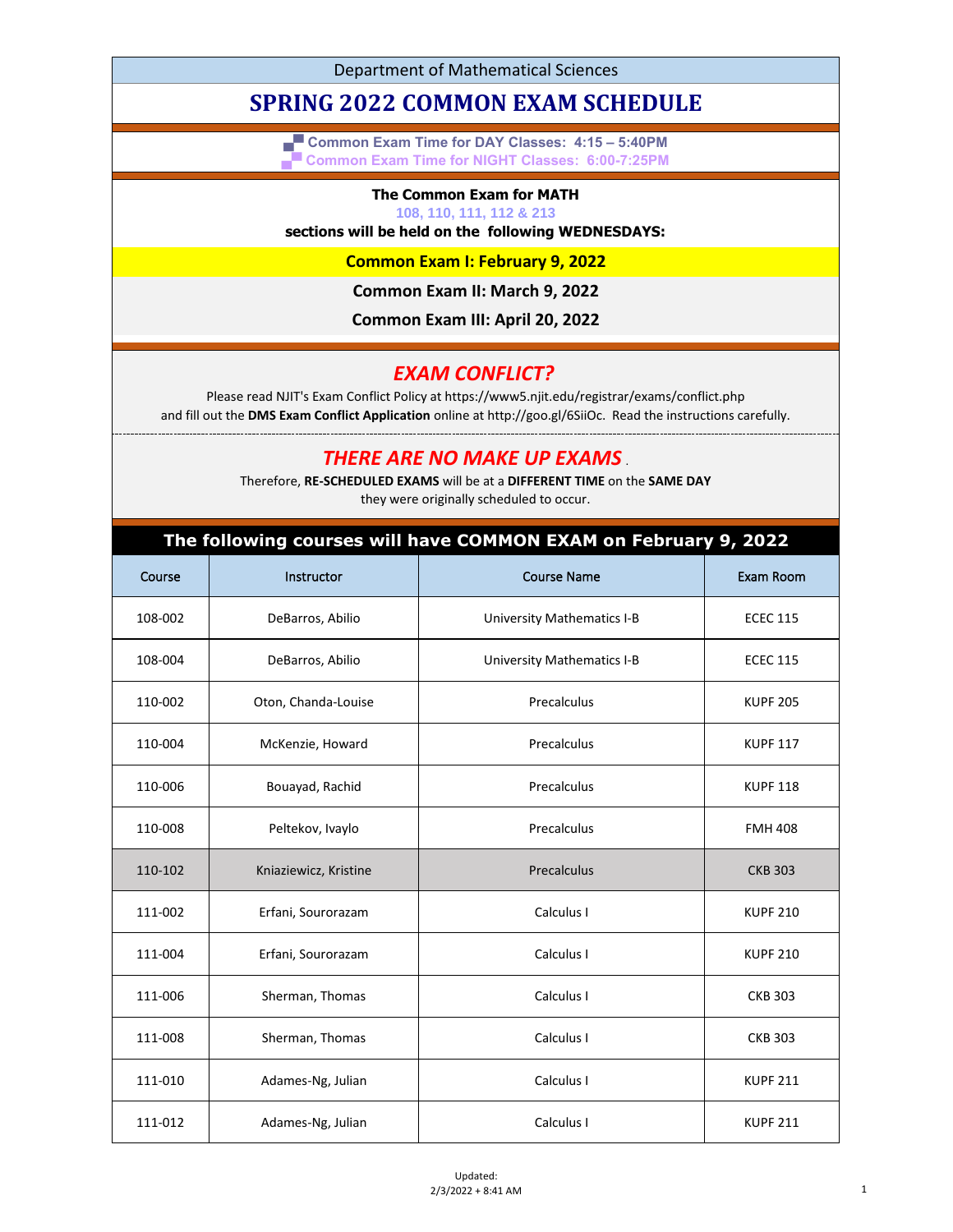| 111-014 | Flax, Amy               | Calculus I    | <b>ECEC 100</b>  |
|---------|-------------------------|---------------|------------------|
| 111-016 | Flax, Amy               | Calculus I    | <b>ECEC 100</b>  |
| 111-020 | Davis, Joshua           | Calculus I    | WEST LH2         |
| 111-022 | Elassa, Aomar           | Calculus I    | <b>CULM LH3</b>  |
| 111-102 | Aytas, David            | Calculus I    | <b>TIER 112</b>  |
| 112-002 | Reyes Carranza, Roberto | Calculus II   | <b>KUPF 106</b>  |
| 112-004 | Ro, Je Hyun             | Calculus II   | <b>GITC 1400</b> |
| 112-006 | Peltekov, Ivaylo        | Calculus II   | <b>KUPF 209</b>  |
| 112-008 | Gulistan, Evren         | Calculus II   | <b>KUPF 103</b>  |
| 112-010 | Alptekin, Sener         | Calculus II   | WEST LH1         |
| 112-012 | Alptekin, Sener         | Calculus II   | WEST LH1         |
| 112-014 | Schmidt, Donivyn        | Calculus II   | <b>GITC 1100</b> |
| 112-016 | Schmidt, Donivyn        | Calculus II   | <b>GITC 1100</b> |
| 112-018 | Guerra, David           | Calculus II   | TIER LH2         |
| 112-020 | Guerra, David           | Calculus II   | TIER LH2         |
| 112-024 | Ratnaswamy, Jeyakumaran | Calculus II   | <b>KUPF 105</b>  |
| 112-026 | Ro, Je Hyun             | Calculus II   | <b>GITC 1400</b> |
| 112-028 | Porus, Jonathan         | Calculus II   | <b>KUPF 104</b>  |
| 112-030 | Zaleski, Joseph         | Calculus II   | TIER LH1         |
| 112-032 | Zaleski, Joseph         | Calculus II   | TIER LH1         |
| 112-102 | Behzadpour, Hooman      | Calculus II   | <b>CKB 314</b>   |
| 213-002 | Barreto Aranda, Victor  | Calculus IIIB | <b>CKB 217</b>   |
| 213-004 | Barreto Aranda, Victor  | Calculus IIIB | <b>CKB 217</b>   |
| 213-006 | Ward, Peter             | Calculus IIIB | <b>CKB 204</b>   |
| 213-008 | Ward, Peter             | Calculus IIIB | <b>CKB 204</b>   |